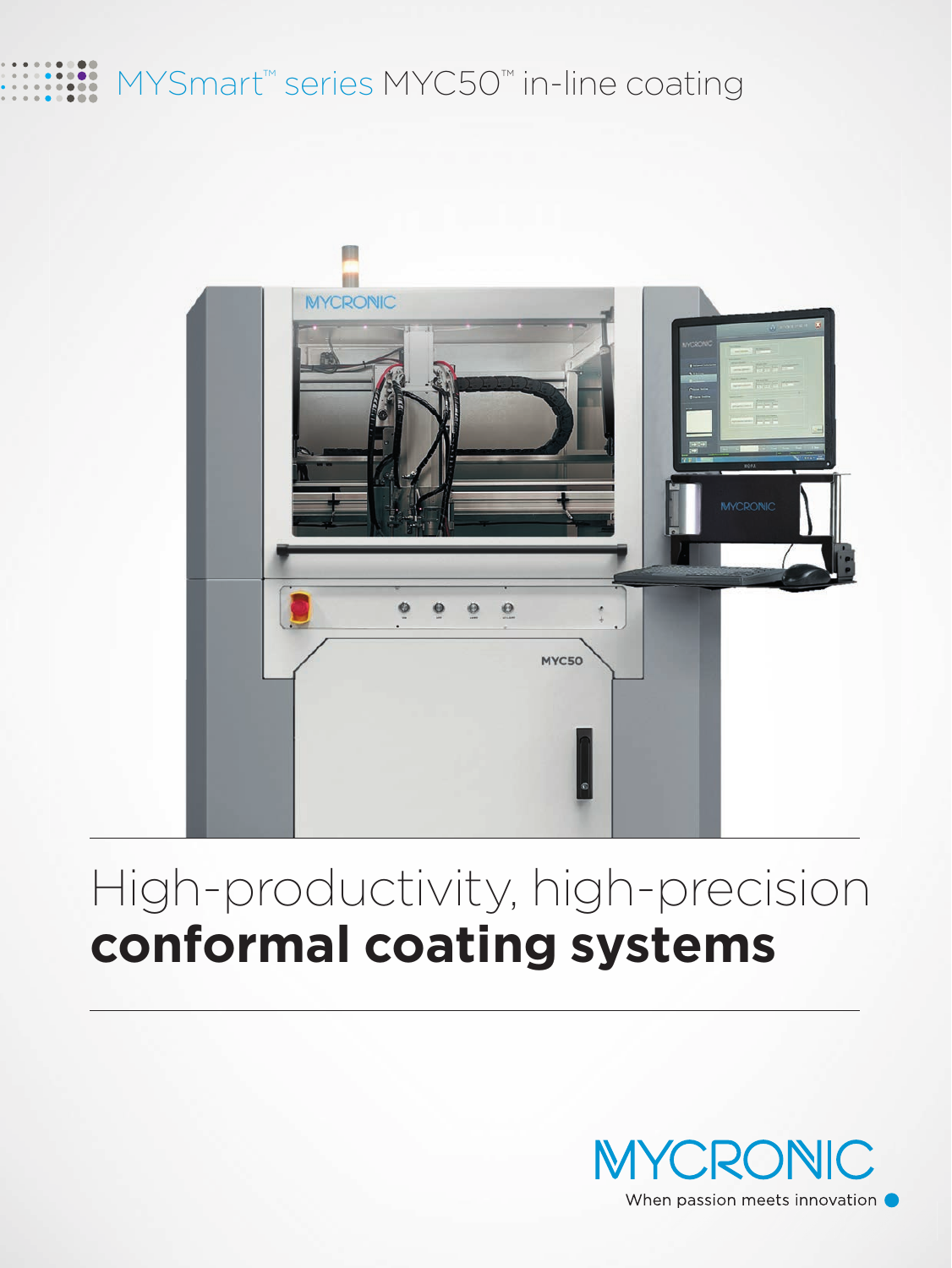# Introducing the MYC50 platform **High-performance conformal coating systems**

**As electronics continually become embedded into an endless variety of products, the need for high-precision conformal coating is greater than ever before. Automate complex coating processes, monitor process parameters and switch spray patterns without interruption. The MYC50**  gives you powerful, software-driven process flows that ensure years of **productivity for even the most complex printed circuit boards.**

- 1. Fast and stable operation.
- 2. Spray patterns can be changed on the fly, significantly improving process efficiency.
- 3. Flexible multi-axis control enables precise coating of complex PCBs.
- 4. Powerful process controls result in precise coating that consistently meet strict quality guidelines.
- 5. Barcode reader enables automatic program loading and traceability.



- Fast and stable operation
- Automated spray pattern changeovers
- Flexible multi-axis control for complex processes
- Powerful process controls for enhanced quality
- Barcode-defined program selection





## **APPLICATIONS**

- Consumer electronics
- Industrial electronics
- Household appliances
- Automotive electronic control panels
- Military electronics
- Computer control panels
- Agricultural equipment control panels
- Battery protection boards
- Led lighting
- Outdoor led displays
- Converter circuit boards
- Security control panels
- Motor control boards
- Power management devices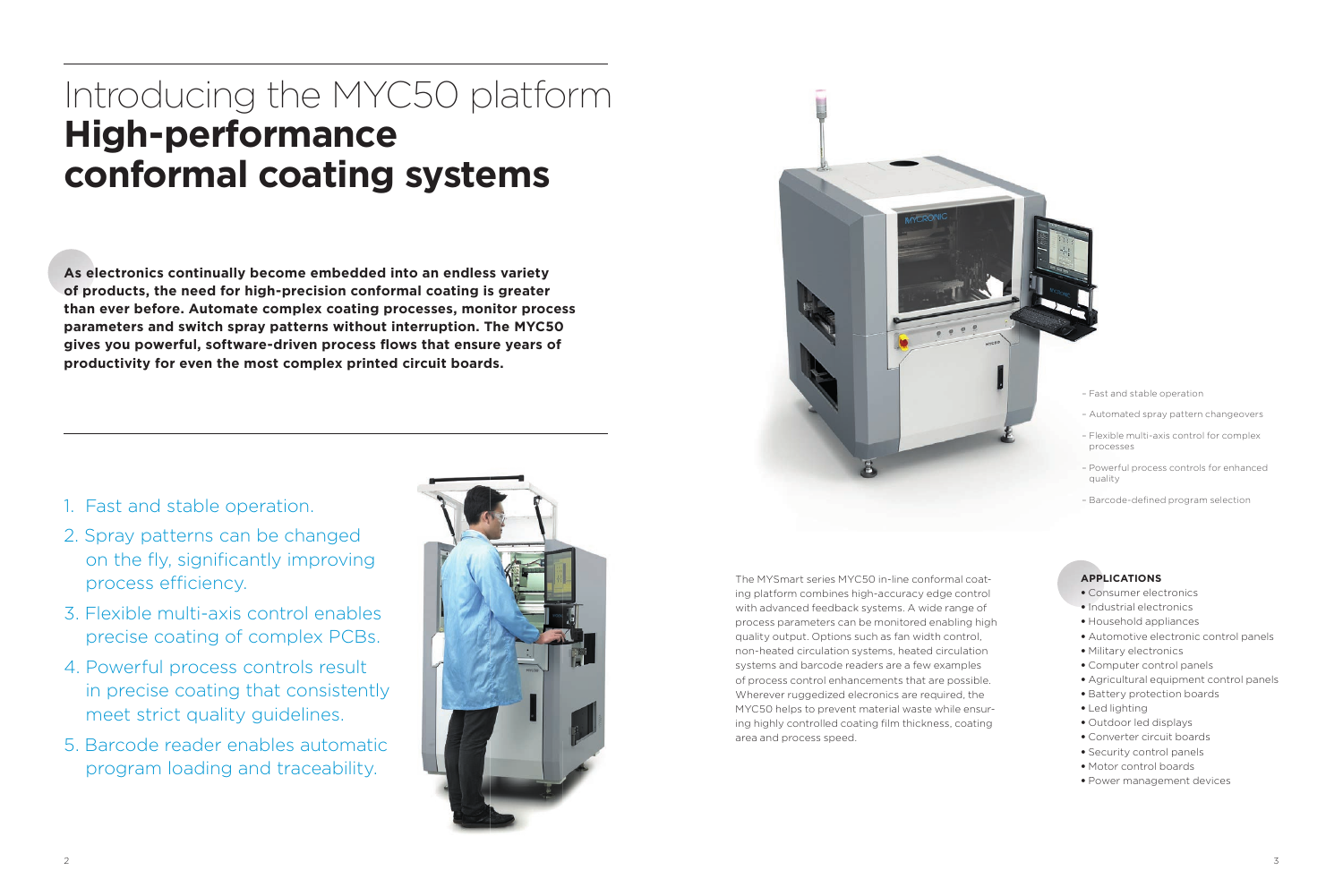# **Highly configurable for precise conformal coating results**

The MYC50's high-precision platform, multi-angle rotation configuration and flexible software operation ensures perfect selective conformal coating **output.**



#### **SMART COATING MADE SIMPLE**

The MYC50 is built upon years of coating experience, condensing that knowledge into a robust, easy to use system. The result is a highly capable platform that's simple to program and operate, yet powerful enough to add increasing value to your in-line operations as volume, complexity and automation demands grow. Giving you more ways than ever before to handle tomorrow's production challenges.

#### **HIGH SPEED, HIGH PRECISION MOTION PLATFORM**

• Robust design of frame structure and axis • High precision ball screw and AC servo motor • High speed operation with extreme precision



#### **ANGLE AND ROTATE COATING CAPABILITIES**

- Four-direction tilting
- Software controlled
- Modular design for easy installation and removal
- Suitable for V-5000 and V-420A



## **INTUITIVE SOFTWARE DESIGN**

• Easy software to operate and learn • Rich functionality to meet complex processes • A variety of program input methods including camera

- 
- 
- teaching

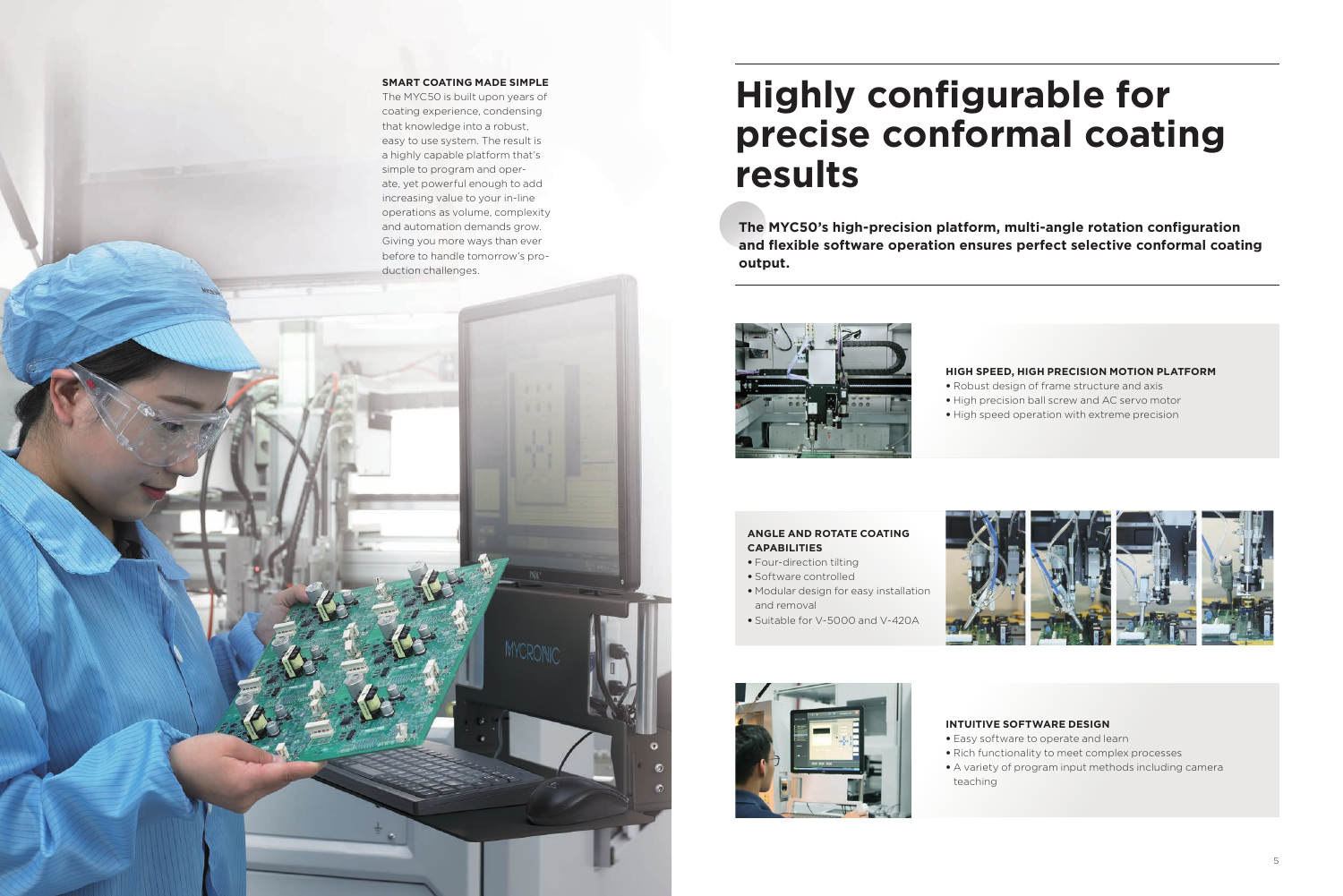# **for every application**

The MYC50 series can be equipped with a variety of different valves; tri-mode spray valve, precision spray valve and film valve for different **applications as well as combinations between them.**



V-5000 is suitable for middle to low viscosity fluids. The three modes are line, swirl and spray. The V-5000 valve has high edge definition and good balance between efficiency and effect.

#### **TRI-MODE VALVE V-5000**

- Controlled film thickness at high speed
- Viscosity range: 500~10,000 CPS
- Optional 360 degree rotation structure
- Easy maintenance



The V-420A needle valve is suitable for low-viscosity materials and mainly used in selective coating applications. Maximum dispensing speed is 100 dots/s. For tall component coating areas and very small tolerances of noncoating requirements, the best choice is V-420A configured with spray or film valve.

#### **FEATURES AND ADVANTAGES**

- Good sealing effect, especially for low viscosity materials
- $\bullet$  Cost effective
- Simple structure and easy maintenance
- Flexible needle sizes and changeable needles
- Adjustable flow rate by parameter settings
- High precision dispensing accuracy

#### **NEEDLE VALVE V-420A**

The V-5400 film coating valve is suitable for low viscosity fluids and solvent-based materials. A special nozzle structure enables the material to be applied in a non-atomized manner, with a utilization rate of up to 99%. Optional sizes of nozzles help achieve the best results of film width and thickness for your

#### **FEATURES AND ADVANTAGES**

**FILM VALVE V-5400**

application.

#### **FEATURES AND ADVANTAGES**

- Non-atomizing mode reduces emissions
- Adjustable film width and high transfer efficiency
- High material utilization, reduced waste, and low cost
- Optional 90 degree rotation of film direction
- No masking required

# **Valve configurations MYC50 in-line specification**

| X, Y AXIS                                          | <b>ZAXIS</b>           |
|----------------------------------------------------|------------------------|
| X, Y speed: max 800 mm/s                           | Z axis sr              |
| X, Y acceleration: max. (0.8 g peak with s-curves) | Z axis a               |
| X, Y repeatability: $\pm$ 25 um, 3 $\sigma$        | $Z$ axis re            |
| X, Y drive mode: servo motor, ball screw           | Z axis di              |
| <b>DAXIS</b>                                       |                        |
| Rotation angle: ± 90 degrees                       | Valve ro               |
| Repeatability: ± 0.1 degree                        | Rotation               |
| Drive mode: cylinder                               | Repeata                |
| <b>DISPENSING AREA</b>                             |                        |
| <b>ONE WORK STATION</b>                            | <b>TWO V</b>           |
| Single valve max: 650 × 450 mm                     | Single v               |
| (V-5000 + V-420A) max: 560 × 450 mm                | $V - 5000$             |
| V-5000 tilting module + V-420A max : 560 x 380 mm  | $V - 5000$             |
|                                                    | Max. cle               |
| <b>BOARD HANDLING</b>                              | <b>FACILI</b>          |
| Drive mode: stepper motor, stainless steel chain   | Power: 2               |
| Payload capacity: 5 kg                             | Air supp               |
| Min. board/carrier width: 40 mm                    | System                 |
| Max. board/carrier width: 500 mm                   | Machine                |
| Max. board/carrier length: 650 mm (1 station)      | Standar                |
| 450 mm (2 stations)                                | Exhaust                |
| Min. board edge: 3 mm                              |                        |
| Width adjustment drive mode: stepper motor         |                        |
| Communication signal: SMEMA                        |                        |
| <b>CONTROL SYSTEM</b>                              | <b>FLUID</b>           |
| Computer: IPC, LCD monitor, keyboard               | $V - 5000$             |
| Operating system: Windows 7                        | $V-420A$               |
| Control software: Axxon coating software           | $V - 5400$             |
| CCD resolution: 30W                                |                        |
| <b>STANDARD FEATURES</b>                           | <b>OPTIO</b>           |
| Industrial computer and software and monitor       | Valve ty               |
| X, Y, Z axis and motion platform                   | Convey                 |
| Conveyor auto-width adjustment                     | Cleaning               |
|                                                    |                        |
|                                                    | Pressure               |
| Ultraviolet and white light<br>Safety interlock    | Low ligu               |
| Audible alarm                                      | Circulat               |
| Exhaust port                                       | Pump st                |
| Fluid supplying pipe                               | Laser he               |
| Tube cleaning                                      | Laser fa               |
| CCD camera                                         | Needle                 |
|                                                    | Exhaust                |
|                                                    | Wind sp                |
|                                                    | Four dir               |
|                                                    | series va              |
|                                                    | Electric<br>$V - 5000$ |

- $x$  is speed: max.  $300$  mm/s
- $\overline{x}$  acceleration: max. (0.3 g peak with s-curves)
- $x$  is repeatability:  $± 25$  um, 3  $\sigma$
- xis drive mode: servo motor, ball screw

#### ve rotation axis

- tation angle: ± 30 degrees
- peatability: ± 0.1 degree

#### **VO WORK STATIONS**

- igle valve max:  $450 \times 450$  mm (V-420A max: 450 x 450 mm
- $5000$  tilting module + V-420A max: 450 x 380 mm
- x. clearance above and below PCB: 100 mm

### **BOARD FACILITY REQUIREMENTS**

- wer: 220V, 2.5KW, 16A, 60 Hz
- $supply: 80$  psi  $(5.5$  bar)
- $M$ istem footprint: 1364 × 1290 × 1638 ± 50 mm (D × W × H)
- chine weight: 900 kg
- andards compliance: CE UL
- haust volume: diameter 200 mm
	- volume  $\geq 13 m^3/m$ inute

## **CONTROL SYSTEM FLUID DELIVERY METHODS**

- 5000 three-mode spray valve
- 420A precise needle valve
- 5400 film coater

#### **PTIONAL FEATURES**

- Ive type and fixture
- nveyor module / bottom return conveyor
- $\frac{1}{2}$ aning platform
- essure tank supply module w liquid alarm module
- culation heating module
- $\overline{\text{mp}}$  supply module
- ser height detection module
- ser fan width adjusting control (V-5400)
- edle calibration module
- haust fan
- nd speed monitoring module
- ur direction tilting module (for V-420A and V-5000
- ies valve)
- ectric tilt and rotate module (for V-420A and
- 5000 series valve)
- barcode reader module

#### **MOTION SYSTEM**